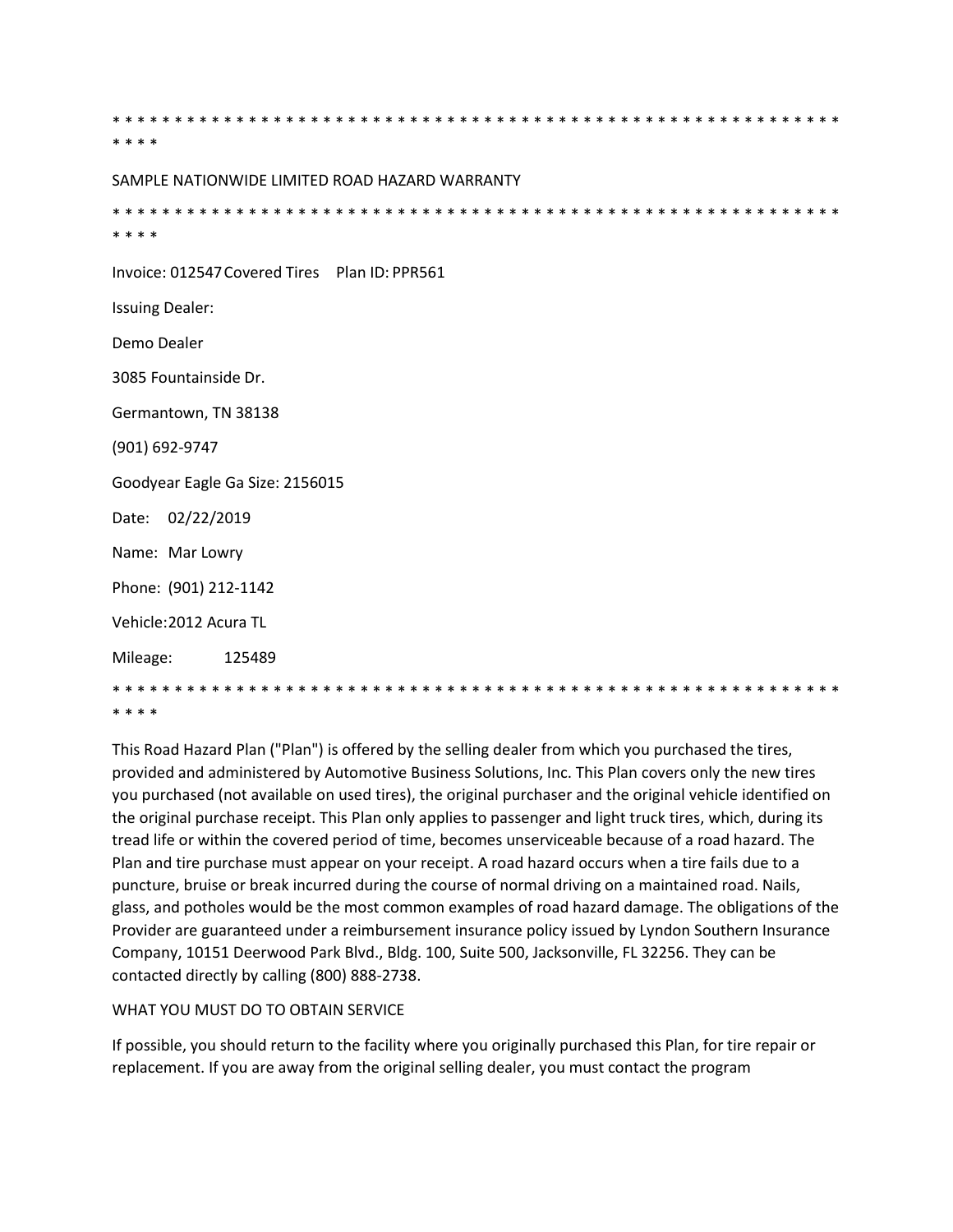administrator by calling 866-830-4189 for assistance in locating the nearest participating facility. Prior authorization must be obtained to replace a tire damaged by a road hazard.

YOU MUST PRESENT THE ORIGINAL INVOICE SHOWING THE PURCHASE OF THE TIRE(S) AND THE PLAN. The damaged tire must be made available for inspection by the facility and/or the Program Administrator. All claims and any required documentation must be submitted to the facility or the Program Administrator within 60 days of the date of failure and/or service.

## WHAT IS COVERED BY THE PLAN

The Plan is valid for a period of 3 years or until any portion of the tire is worn to 2/32 of an inch or less, whichever occurs first.

Tire Replacement: If a tire becomes unserviceable because of a road hazard during the useable tread life of the tire, it will be replaced with a new tire. If available, an exact make/model replacement tire will be installed. If not available, a comparable quality tire will be installed. If the tire failure occurs within the first 33% of useable treadwear, and cannot be safely repaired per manufacturer's guidelines, the tire will be replaced with coverage up to 100% of the original price paid for the tire. After the first 33% of useable treadwear, you will be charged for the consumed useable treadwear on the original tire, times the original selling price of the tire. You will be responsible for any taxes, mounting, balancing, and any other miscellaneous fees. When the tread is worn down to 2/32" the tire is considered worn out and is not eligible for adjustment. If you want a Plan on the replacement tire, you must purchase a new Plan for the new tire.

Tire Repair: If your tire is damaged due to a road hazard and can be safely repaired, the tire will be repaired per manufacturer's guidelines at any participating facility. The Plan will cover up \$20.00 to have the tire repaired. The Plan will remain in effect.

## FLAT TIRE CHANGING ASSISTANCE

For 36 months from the date of purchase of this Plan, you may receive flat tire changing assistance by calling the service provider of your choice. If you need assistance in locating a service provider in your area, you may call 866-830-4189. You will be reimbursed up to \$75 for eligible expenses incurred for flat tire changing assistance. Flat tire changing assistance is strictly limited to the installation of your useable spare tire. If you require a tow or any other service, you are solely responsible for those charges. This benefit applies only to motorized passenger vehicles and specifically excludes trailers or those vehicles listed under the exclusions and limitations.

The following documentation must be submitted to the program administrator within 60 days of service to receive a reimbursement:

A photocopy of the original invoice showing the purchase of the Plan and your complete name, address, and telephone number.

A photocopy of the paid invoice for spare tire installation from a valid auto service provider. This paid invoice must detail the name address, and telephone number of the service provider.

Submit the above documentation to: Road Hazard Plan Roadside Assistance, P.O. Box 33535 Denver, CO 80233.